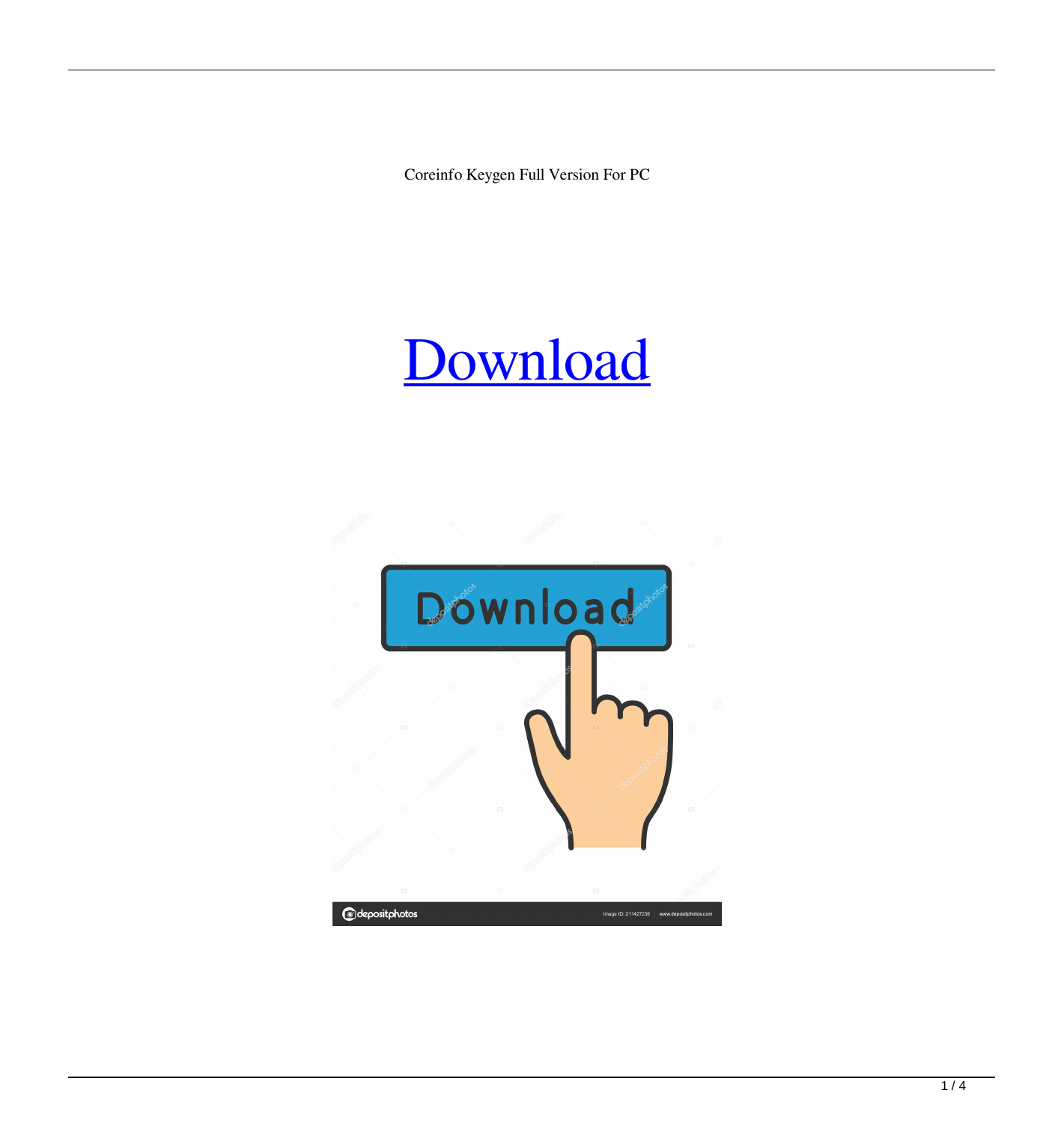#### **Coreinfo Crack+ [Mac/Win] [March-2022]**

\* Displays the amount of memory and how it is allocated to physical processors, groups and sockets. \* Displays the number of physical and logical processors. \* Displays the cache map for the four CPU caches and the unified cache. \* Displays the NUMA node map. \* Displays the list of sockets on which the processor connects to. \* Displays the list of processors on each socket. \* Displays information about hyperthreading. \* Displays information about logical processors. \* Displays information about microcode. \* Displays information about additional resources. Coreinfo Cracked Accounts Commands: GetLogicalProcessorInformation: Displays information on each processor. GetLogicalProcessorInformation -e|-e Enable extended mode. GetLogicalProcessorInformation -p|-p Processors group. GetLogicalProcessorInformation -g|-g Number of logical processors. GetLogicalProcessorInformation -w|-w Number of processors. GetLogicalProcessorInformation -s|-s Socket number. GetLogicalProcessorInformation -p|-p List of logical processors. GetLogicalProcessorInformation -n|-n List of logical processors per socket. GetLogicalProcessorInformation -g|-g List of logical processors per socket. GetLogicalProcessorInformation -a|-a List of sockets. GetLogicalProcessorInformation -m|-m List of logical processors per socket. GetLogicalProcessorInformation -f|-f List of sockets. GetLogicalProcessorInformation -c|-c List of logical processors per socket. GetLogicalProcessorInformation -c|-c List of sockets. GetLogicalProcessorInformation -u|-u List of logical processors per socket. GetLogicalProcessorInformation -u|-u List of sockets. GetLogicalProcessorInformation -o|-o List of processors. GetLogicalProcessorInformation -o|-o List of processors per socket. GetLogicalProcessorInformation -e|-e Enable extended mode. GetLogicalProcessorInformation -p|-p Processors group. GetLogicalProcessorInformation -g|-g Number of logical processors. GetLogicalProcessorInformation -w|-w Number of processors. GetLogicalProcessorInformation -s|-s

#### **Coreinfo Crack [Mac/Win]**

Breakpoints, Bookmarks & Debugging The application can be set to launch the debugger when a certain crash occurs. This enables you to inspect the registers, watch the content of memory and capture the actions of the user while the application crashes. The debugger can be used not only for debugging but also for analyzing. For example, you can use it to analyze the values of registers, the arguments passed in system calls, the size of buffers and the memory allocated by the kernel. Also, you can set up a breakpoint to examine and monitor the execution path of any given function. The debugger displays a breakpoint and a keyboard shortcut corresponding to the assigned action. For example, when you place a breakpoint on the 'MSG\_METH\_SIZE' system call, you can choose from the following actions: This means that, when a particular function is called, the debugger will display the message, the call arguments and the current thread context (if any). Debug Settings: Settings for the debugger can be used for configuring the behaviour of the kernel debug messages and the breakpoints. It also includes the debugger itself, which is actually the software that collects the information of the registers, disassembles the instructions and traces the execution path. The settings can be set through a configuration file or by using the command line. The GUI has a dedicated page for configuring the settings. The configuration file includes settings for the kernel debugging messages, the breakpoints and the features of the debugger. The settings can be divided into three categories: Debug Settings - General The 'ShowDebugProcCallers' value indicates whether debug information should be displayed for system calls. The default value is 'Off'. Setting this value to 'On' will make sure that whenever an application makes a system call, the debugger will display the method that was called. This setting can be configured in the 'Menu: Tools: Options: Debug: General: Debug Settings'. The default value is set to 'Off'. The 'ShowDebugProcCallers' value indicates whether debug information should be displayed for system calls. The default value is 'Off'. Setting this value to 'On' will make sure that whenever an application makes a system call, the debugger will display the method that was called. This setting can be configured in the 'Menu: Tools: Options: Debug: General: Debug Settings'. The default value is set to 'Off'. Debug Settings - Kernel Debugging Kernel debugging options include the additional resources 81e310abbf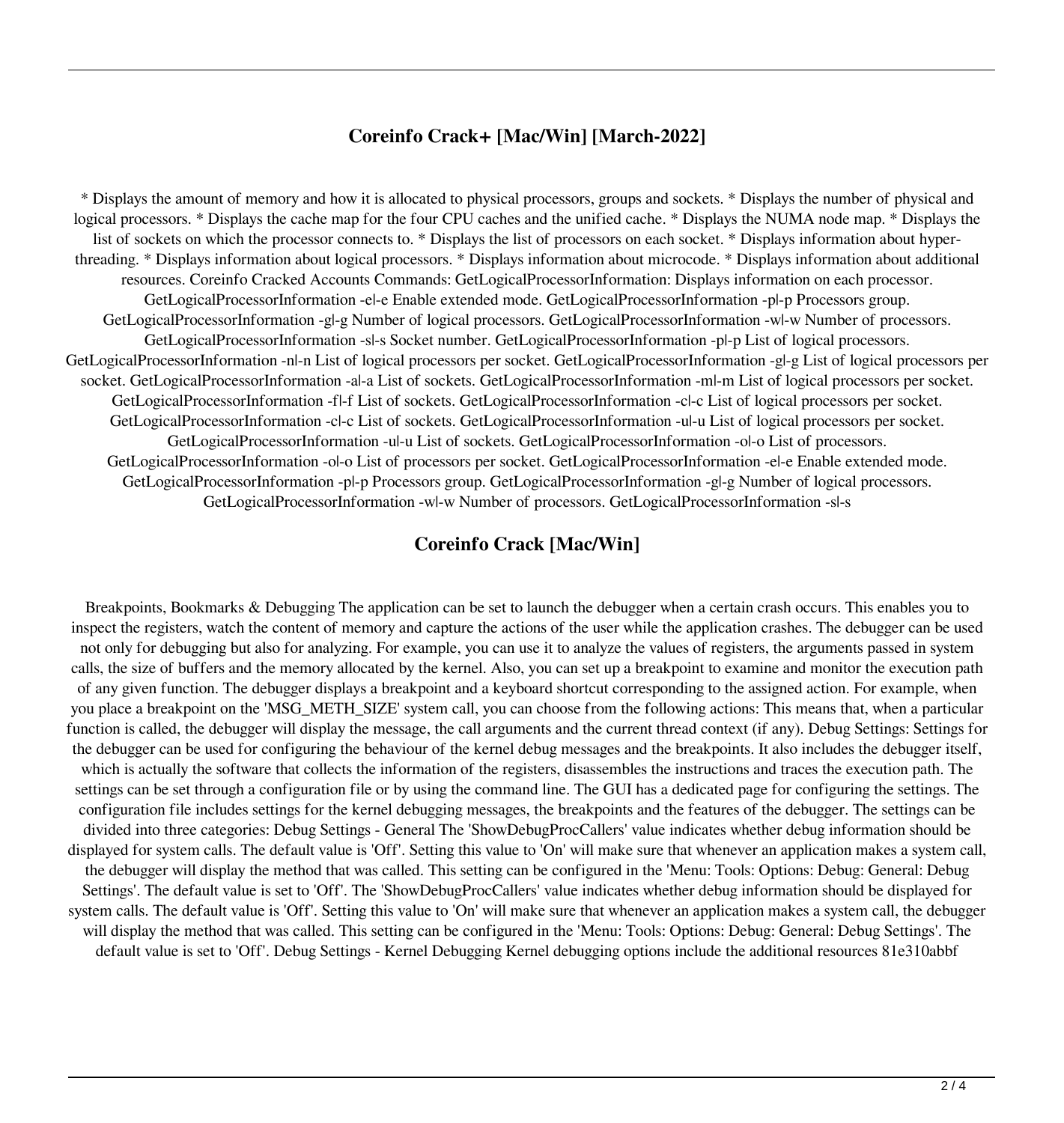## **Coreinfo Crack+ Full Version PC/Windows [March-2022]**

[..] Coreinfo displays information about the processor and memory from which you can determine the type of processor in your system and whether it is running 64-bit mode, or 32-bit mode. To be able to do so, Coreinfo reads information about the processor from the processor itself. This information can be obtained by reading the data stored in the flags register using the IDM (Interlocked Instruction Read) instruction. [..] Through the use of Coreinfo, you can find out whether your processor supports hyper-threading, virtualization and NUMA and memory mapping, all information the system must perform in order to be able to use this technology. To use this program, you just need to download and execute the corresponding executable file. Once Coreinfo is installed, you must run it, then select the type of information you want to gather. [..] As a prerequisite to reading information, you must connect your system to the network, select the desired switch and then access it through a web browser. Once the system is connected to the network, you can run Coreinfo to gather information about the processor and memory and learn if it is running 32-bit mode or 64-bit mode. To be able to check this, you must run the application in user mode and open the flags register to access the bits located on the corresponding positions. [..] You can see that some features are missing and it is necessary to run this application with administrative rights, since some of the features it does not provide. However, this is not the case. Through Coreinfo, you can check if your processor supports and is executing hyper-threading, and if it is, how many. You can check if it is able to switch between the logical processors, what the capabilities of each core are, whether the processor can access the cache on the basis of the page, whether it is able to run on a 64-bit address space and many other features. [..] The maps shown above, are the CPU, socket and memory maps. These are 2 different ways of representing information regarding a processor in the system. The first one shows where the information is physically located on the processor, whereas the second one shows where the information is logically located. The next image shows a 1GB page. The next image shows a 8-way set associative directory that shows the page of physical memory. The next image shows the capabilities of the processors in your system. In the socket

### **What's New In Coreinfo?**

<b><span style="font-size: 12.0pt">- The Open-source coreinfo tool</span></b><b><span style="font-size: 12.0pt">- <a href=" This software is the result of the work of many developers, the links below can be used for finding out more about each one of them.  $\langle b \rangle$   $\langle$ span style="fontsize: 12.0pt">- Github</span></b> This is the official repository that hosts this package.  $\langle$ b><span style="font-size: 12.0pt">-Documentation</span></b> This is the official documentation for this package.  $$ Packages</span></b> These are the official Linux and Windows packages.  $**>**$ **span style="font-size: 12.0pt">- CRAN</span></b> This is** the official package for CRAN.  $< b<$ span style="font-size: 12.0pt">- Changelog $<$ /span> $<$ /b> This is the official changelog for this package. **<bs** <span style="font-size: 12.0pt">- Code Review</span></b> This is the official code review process for this package.  $\langle$ b>  $\langle$ span style="fontsize: 12.0pt">- Suggestion</span>&lt